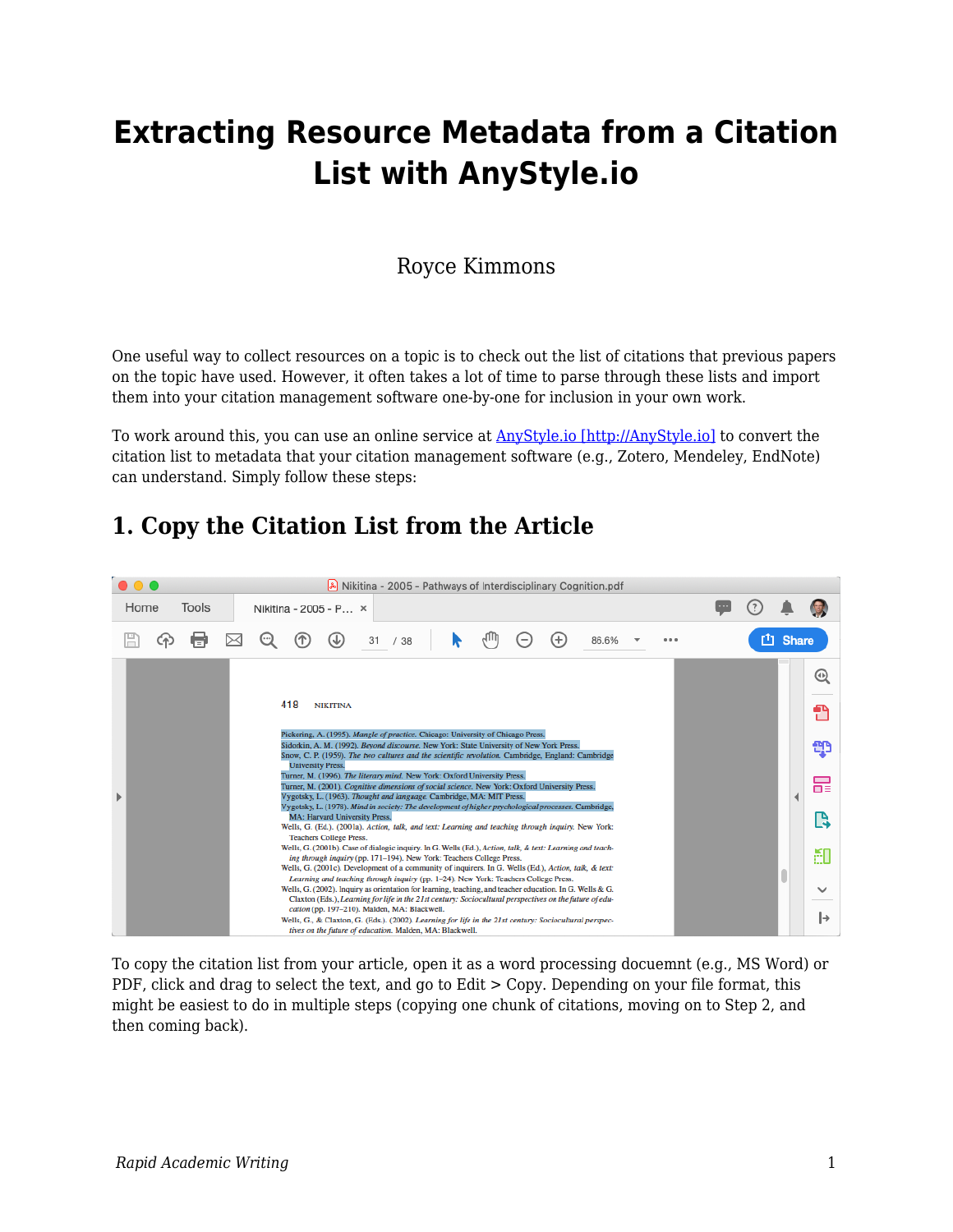# **2. Paste the List to [AnyStyle.io \[http://AnyStyle.io\]](http://AnyStyle.io)**



In a web browser, navigate to **AnyStyle.io** [http://AnyStyle.io] and paste your citations into the Parse box by placing your cursor in the box and clicking Edit > Paste.

# **3. Clean up the Citation List**

For best results, you should make sure that each citation is placed on its own line of text and that unnecessary breaks are removed.

## **4. Parse and Edit**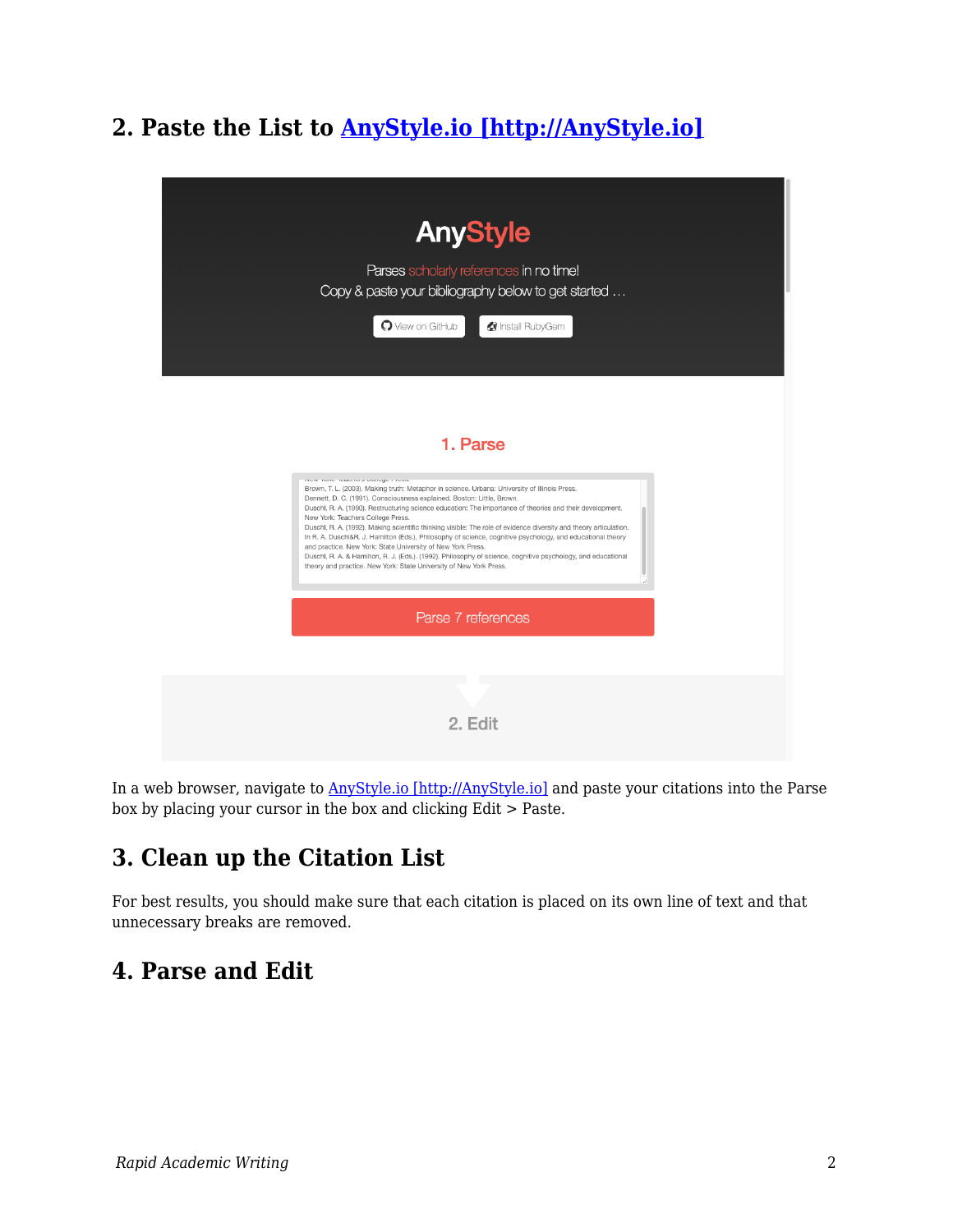| 2. Edit                       |                                                                                   |              |
|-------------------------------|-----------------------------------------------------------------------------------|--------------|
|                               |                                                                                   |              |
| Author                        | $\boxed{\textsf{Duschl}, \boxed{\textsf{R}.}}$ A.                                 |              |
| Publication date              | $(1992)$ .                                                                        | Assign label |
| Title                         | Making scientific thinking visible: The role of evidence diversity and theory     |              |
|                               | articulation.                                                                     |              |
| Editor                        | Hamilton (Eds.),<br>A. Duschl&R. J.<br>R.<br>$\ln$                                |              |
| Title                         | of science, cognitive psychology, and educational theory and<br>Philosophy        |              |
|                               | practice.                                                                         |              |
| Location                      | New York:                                                                         |              |
| Publisher                     | University of New York Press.<br><b>State</b>                                     |              |
|                               |                                                                                   |              |
| Editor                        | Duschi, R. A. & Hamilton, R. J. (Eds.).                                           |              |
| Publication date              | (1992).                                                                           |              |
| Title                         | science, cognitive psychology, and educational theory and<br>Philosophy<br>$ $ of |              |
|                               | practice.                                                                         |              |
| Location                      | New York:                                                                         |              |
| Publisher                     | University of New York Press.<br><b>State</b>                                     |              |
|                               |                                                                                   |              |
|                               | $\overline{2}$<br>1<br>$\rangle\rangle$<br>$\pmb{\propto}$                        |              |
|                               |                                                                                   |              |
| Model last updated 9 days ago |                                                                                   |              |
|                               |                                                                                   |              |

Click "Parse X references", and scan through results. If some words are mislabeled, click on the word (holding down Shift to select multiple words) and click "Assign label" to correct them.



## **5. Save as BibTex**

In the Save area, click BibTex. This will download a BibTex file with your metadata.

# **6. Import to Zotero, Mendeley, or EndNote**